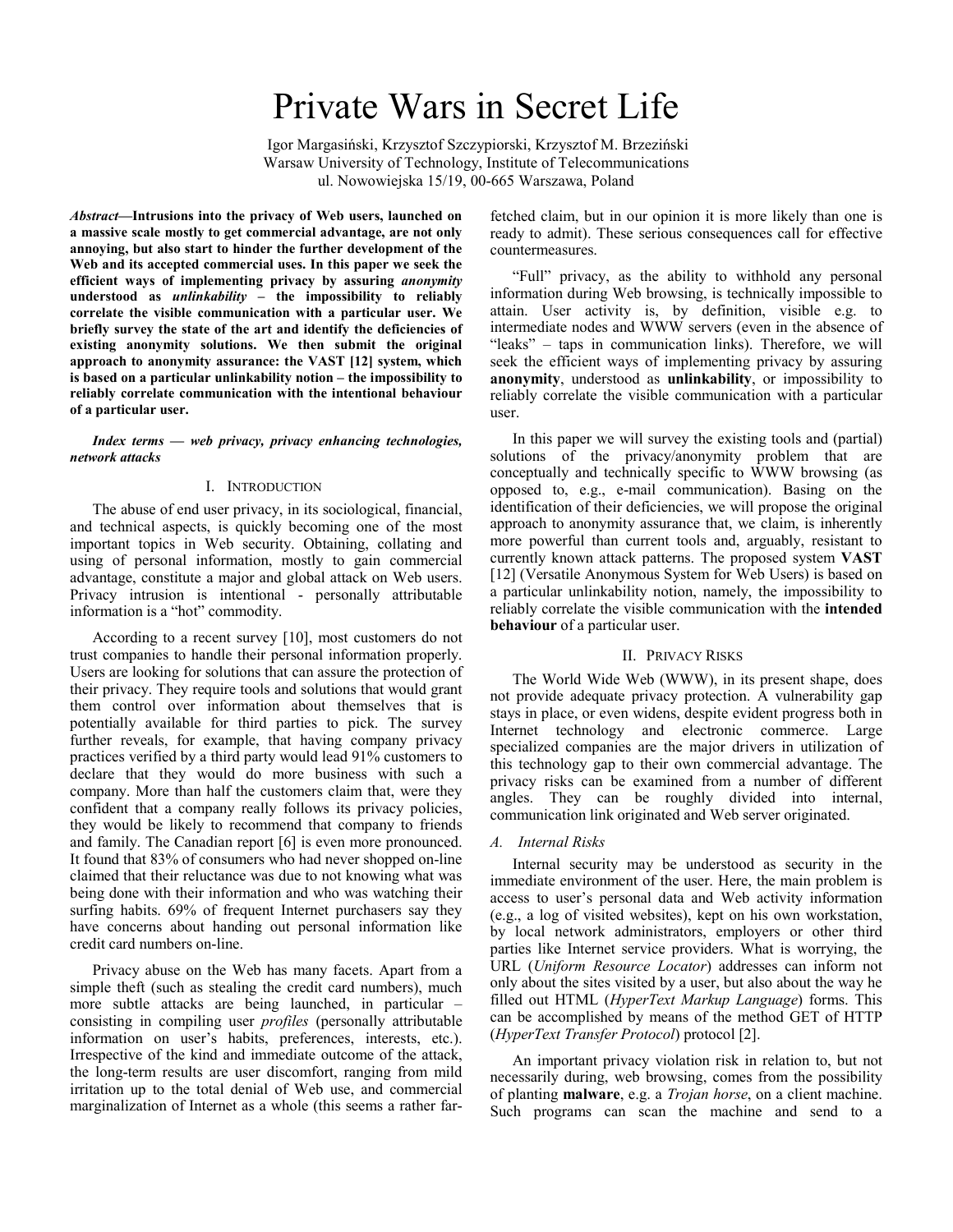predetermined recipient any locally stored information, including personal information and the history of previous web visits.

## *B. Communication Link Related Risks*

The basic technique of attacks concentrating on communication links is **sniffing** – copying the transported data by means of a suitable device (e.g., in a local environment – a network interface operating in a "promiscuous mode"). The main protocol of WWW is HTTP. Its security is derived from the security of the TCP/IP (*Transmission Control Protocol / Internet Protocol*) protocol suite, which does not account for the possibility of sniffing attacks. A user of a Web browser should be aware that information about visited sites and data from completed forms can be easily accessed also by other Internet users.

According to Harris Interactive report [10], 70% of customers claim that their major concern about online shopping is that Web transactions may not be secure and 69% that hackers could steal their personal data.

### *C. Web Server Originated Risks*

A website may obtain a wide range of information about a client. A server gets a client's IP address while establishing the connection. The origin of each individual request and its association with each host are known to a server. A standard practice for most websites is to log HTTP requests with this information to their Web server. Owners of a website have also access to date of request, duration, user's name – HTTP identification, information about errors of HTTP transaction, referrer link, and user-agent information.

Sending a URL address of a previously visited page (a *referrer link*) to a server constitutes a major privacy violation. The HTTP specification says that the availability of information about a referrer link should be optional, but not a single existing user agent did in fact incorporate the possibility of turning off this mechanism. The significance of this violation is increased by the fact that the URI (*Uniform Resource Identifier*) address may contain data from HTML forms. An URI string may, in particular, contain keywords introduced into Web search engines.

The next mechanism that can be used to take privacy away from users is state management by means of **Cookies** [11]. This technique was introduced to allow, in a stateless protocol like HTTP, for the customization of services provided to different users according to the history of their previous visits at a server. However, the Cookie mechanism has acquired new uses, not intended by its creators. This mechanism is now often used to create and enlarge databases with detailed users' profiles. The statistics [10] show that the main concern for 75% of customers is that web companies they take their custom to will provide their personal information to other companies without their permission.

#### III. CURRENT SOLUTIONS TO PRIVACY VIOLATIONS

The space of partial solutions to the problem of privacy violations can be decomposed into a number of viewpoints, with complementary (rather than orthogonal and disjoint) classes of mechanisms in each of the viewpoints. For further discussion we stick to two basic viewpoints:

- architectural viewpoint:
	- client-side and network-based solutions;
- protection policy viewpoint:
	- negotiation of the declared level of privacy protection, based on a certain level of mutual trust;
	- privacy protection based on the assumption of untrustworthy and hostile environment.

# *A. Client-side Utilities*

Solutions of this type can play only a secondary role. The functions of protection mechanisms running on a client machine are: monitoring and control of all connections to and from a user's computer (i.e., a *personal firewall*), the management of the Cookies mechanism, system cleaning (removal of history or cookies files), blocking banner ads and detecting *Trojan horses*. A growing number of such applications combine many individual functions. However, they are not able to e.g. protect (conceal) data that may identify a host, like an IP address.

## *B. Network Solutions - Third Party Proxy Servers*

A **Proxy** acts as a middleman in the process of Web browsing. Adding a proxy between a user and a Web server allows the hiding of all kinds of information about a user from a destination Web server. A server can only access information about a proxy. In addition, a secure connection can be established between a user agent and a proxy, using the SSL/TLS protocol (*Secure Socket Layer / Transport Layer Security*) [5]. If such a connection is used, other parties, such as ISP (*Internet Service Provider*), a LAN (*Local Area Network*) administrator, or just eavesdroppers cannot access the transferred information. Another advantage of a proxy is the ease of control and filtration of the transferred content. A proxy also allows for the management of the Cookie mechanism, blocking of unasked for, annoying or dangerous "extras" (popup windows, banner ads etc.), and also deleting client-side scripts or programs.

Using a proxy to *anonymize* Internet services is a widely known and popular technique, due to the high efficiency of hiding users' identity data, easy access to the service, no additional requirements imposed upon users (only an Internet access and a standard Web browser is needed), simple architecture, insignificant delays for Web navigation, relatively low cost of system implementation, no need for the modification of existing nodes and protocols.

The use of Third Party Proxy Servers has also serious disadvantages. Currently employed proxy servers have access to information about the Web activity of the users. Anonymity service providers induce the belief that this data is not collected, used or shared. However, if the anonymity service provider for any reason breaks this declaration, the user will be exposed to an even greater risk than in case of traditional Web browsing, because information collected by different websites is much more difficult to combine and profile. Furthermore, proxy servers do not protect against attacks by traffic analysis.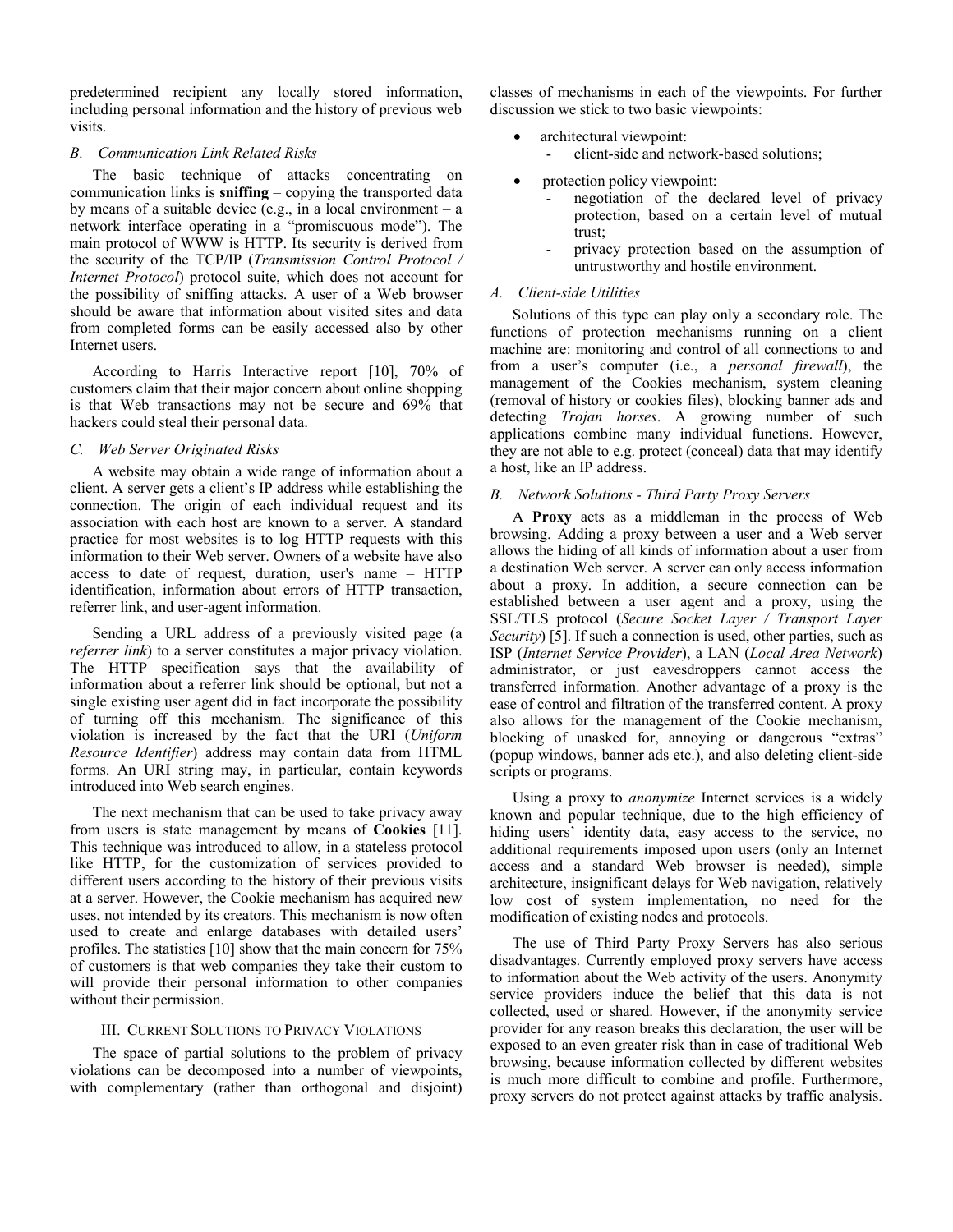An eavesdropper (i.e. a third party) can observe the volume of transmitted data and correlate inputs and outputs (proxy server requests). Proxy servers also limit the sets of elements which can be downloaded. Some of the HTML standard enhancements (like JavaScript) can create high risks for the whole system. It is possible and relatively straightforward to perform attacks using similar technologies. Such attacks can completely compromise a proxy server system.

## *C. Network Solutions - Chaining with Encryption*

One of the directions for improving the overall performance (especially the security level provided) of a proxy-based systems has been to replace a single proxy with a network of many intermediate nodes, where packets are routed at random through this network, and each node encrypts packets with a different public key. The identity of both a sender and a receiver is never disclosed to any single proxy in a network, and due to random routing of encrypted packets an attack based on traffic analysis is unlikely to succeed. This idea comes from David Chaum and has been originally devised to provide anonymity for electronic main (the MIXNET system [3]).

More or less successful adaptations of the concept to WWW systems have already been implemented by a few organizations (*Onion Routing* [9], *Crowds* [14], *Freedom* [8]). To encrypt and decrypt exchanged packets, these systems use additional software executed on a user's computer. This software takes over all communication with Internet and rerouting of packets to service servers. Usually the systems also provide anonymous access to other services such as email, news, and file sharing.

The popularity of this type of systems is limited. In reality, systems based on chaining with encryption do not manage to eliminate all risks of traffic analysis attacks. Anonymity still depends on a third party – information about user's Web activity is dispersed between many proxies, but there can be no guarantee that proxies do not collaborate with each other. Each proxy should belong to a different infrastructure provider, but in the past many examples of cooperation between independent companies in the process of tracking Web users have been revealed. Why would it be any different in this case?

Systems based on a network of proxies require an expensive infrastructure, which discourages potential investors. Serious delays, which are acceptable for e-mail, are a serious obstacle for Web browsing. To increase the system performance, it is necessary to employ powerful and fast (and thus expensive) computers as proxies.

#### *D. Privacy Negotiation - P3P Protocol*

The Platform for Privacy Preferences Protocol (P3P) [13] is not a privacy protection mechanism *per se*, but rather a tool allowing a user to be informed of potential privacy risks, and to decide if his interest in contacting a given service is worth taking the risk. P3P introduces a uniform and machine-readable format for website **privacy policies** and for user's private data collected by his Web browser. A user's browser can read this information and automatically decide, e.g., whether to send user's id information or to allow Cookies. P3P is only a mechanism; it does not guarantee in any way the advertised privacy policy of a website to be true. However, as a

standardized mechanism, it may be attractive to web companies in the long term, as it can increase mutual trust (and thus – the volume of electronic trade). P3P can help in achieving harmony between companies' economical needs for information (which is required to provide services) and customers' rights to privacy and control over their personal information

The recent Web browsers are equipped with a P3P. However, up till now only very few Web pages have supported the P3P technology.

## IV. THE VAST SYSTEM

The goal has been to design a privacy protection method tailored specifically for the WWW system. Such system, called VAST [12] (Versatile Anonymous System for Web Users) is the subject of the remaining part of the paper.

## *A. The idea*

VAST is a "zero-trust" method, which assumes a hostile and untrustworthy environment. It is thus complementary to negotiation-based approaches such as P3P. VAST is also an *active* method – in some aspects its operation resembles an attack (classified in [1] as *subterfuge* or *deflection*) upon a party trying to profile a user. This feature, by some considered as "ethically dubious", is a price to pay for the effectiveness of the method, and we claim that this approach is justified by the volume of privacy violations and harm inflicted by them on the users.

Other known privacy protection systems are based on *hiding* (e.g., substituting, encrypting) or *masking* (e.g., dispersing) the user traffic. When information is eventually revealed (e.g., decrypted) or unmasked, the protection is gone. The idea of VAST is to introduce a dummy traffic that *could have originated* from the user, but actually does not. Therefore, the observed traffic, regardless of whether eavesdropped, inferred from traffic analysis or just recorded by a network node, cannot be reliably attributed to a given user, and thus is useless for the attacker.

The design objectives of VAST have been:

- preservation of advantages of a "single third party proxy server" approach,
- providing versatile anonymity (with regard to all parties concerned),
- retention of speed (minimizing of performance differences between VAST and traditional browsing),
- $accessibility no additional requirements imposed$ upon users (this design objective has not been fully realized),
- facility of "real-life" implementation.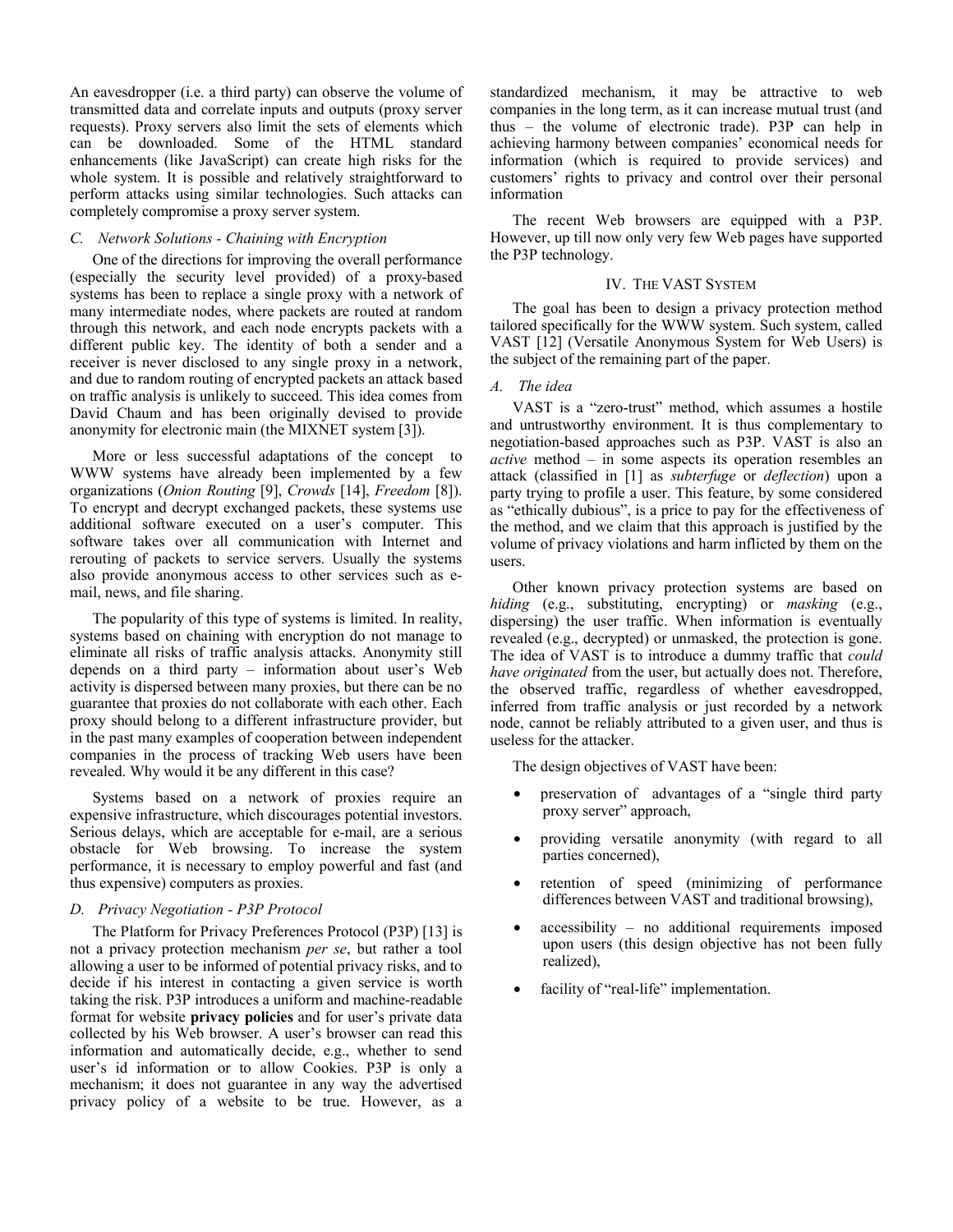

Figure 1. Architecture and operation of VAST

VAST introduces only one additional node – a kind of a proxy server. To achieve anonymity w.r.t. this server, and also to render useless traffic analysis attacks, a **specific kind of a**  *dummy traffic* **generation mechanism is placed between a distant proxy and a local agent**. More web pages than actually requested by a user are transferred from a proxy to a client. Information about which content is actually the object of interest to the user rests with the user himself. An agent (a JAVA applet) cooperates with the user's browser. While the user reads the page contents, the agent simulates web activity of this user, by requesting random Websites from the proxy. This idea originates from the observation of a typical Web navigation behaviour. A user does not request Websites at all times. Requests are sent in various time intervals, after the user has read the contents. VAST, unlike other existing solutions, does not conduct any additional major activity *while* the transaction is taking place, but it rather utilizes free time in between, inherent in web browsing.

VAST consists of two key elements: an **agent** (a Java applet) placed in the Web browser environment, and a **proxy**  placed between the agent and a destination Web server.

The primary functions of the VAST agent include: communication with the proxy server by means of the secure SSL/TLS protocol (*Secure Socket Layer* / *Transport Layer Security*) simulation of user Web activity; generation of URL (*Uniform Resource Locator*) addresses as a background for addresses requested by the user; receiving configuration parameters from the user and transmitting them to the proxy; requesting pages selected by the user and pages selected by the dummy traffic generator; receiving resources from the proxy; dividing resources into a group of pages chosen by the user and dummy pages; presentation of pages chosen by the user (skipping the dummy pages); analysis of the level of user anonymity, calculated as a proportion of resources downloaded by the user to resources downloaded by the dummy traffic generator (which serves as a simulator of user activity); presentation of actual anonymity level to the user via a graphic interface.

The VAST proxy server is very similar to popular anonymous proxy systems. The main difference is the absence of a user interface. This function was moved to the VAST agent. The primary functions of the VAST proxy server are: hiding all user-identifiable data (including IP addresses) from a destination Web server; encrypting all data transmitted between the VAST agent and the VAST proxy (including the URL addresses of resources); optionally - encrypting all communication between the VAST proxy and a destination Web server; blocking cookies, scripts, programs and Java applets sent from destination Web servers.

#### *C. Operation of VAST*

For the purposes of this paper the following two terms are introduced:

- Web transaction a series of HTTP client requests and corresponding server responses, which represent a single Web page,
- Subject session  $-$  a collection of Web transactions generated by a user, where all transactions can be connected with each other by links from transaction pages. In the rest of this paper a shorter name – session – will be used.

We presume that a potential eavesdropper, who has access to transmitted data, is able to extract individual transactions and sessions from observed communication. The dummy traffic generation corresponds to the establishment of additional sessions. Transactions which belong to these sessions typically take place while the user is reading the content of already received pages. The Agent also generates dummy traffic requests assigned to the original user session. This makes impossible any reliable distinction of a "true" user session. Specific properties of sessions generated by a human – identifiable semantic relations between transactions – are then lost. When the user starts a new session, the agent also restarts dummy sessions. An eavesdropper (who knows the algorithm of agent applet, which is open source), can not distinguish if a particular request comes from the user or from the simulator. The anonymity service provider – the strongest possible attacker – is only able to separate particular sessions. The provider may assume that one of these sessions is of interest to the user, but the he does not know which one it is. The provider also does not know which requests from particular session come from the user. The user can configure the number of dummy sessions. Given the bandwidth of an Internet connection and the frequency of requests, one can select the appropriate level of anonymity, which can be represented by the probability (*P*) that the user is interested in the subject of selected session.

$$
P \leq \frac{1}{Number of dummy sessions + 1}
$$
 (1)

It is important to note that a single dummy session provides anonymity called *probable innocence*. The user should configure the system before the first use  $-$  it is necessary to input a list of search engines preferred by the user. The Agent will then employ these engines to generate dummy traffic. The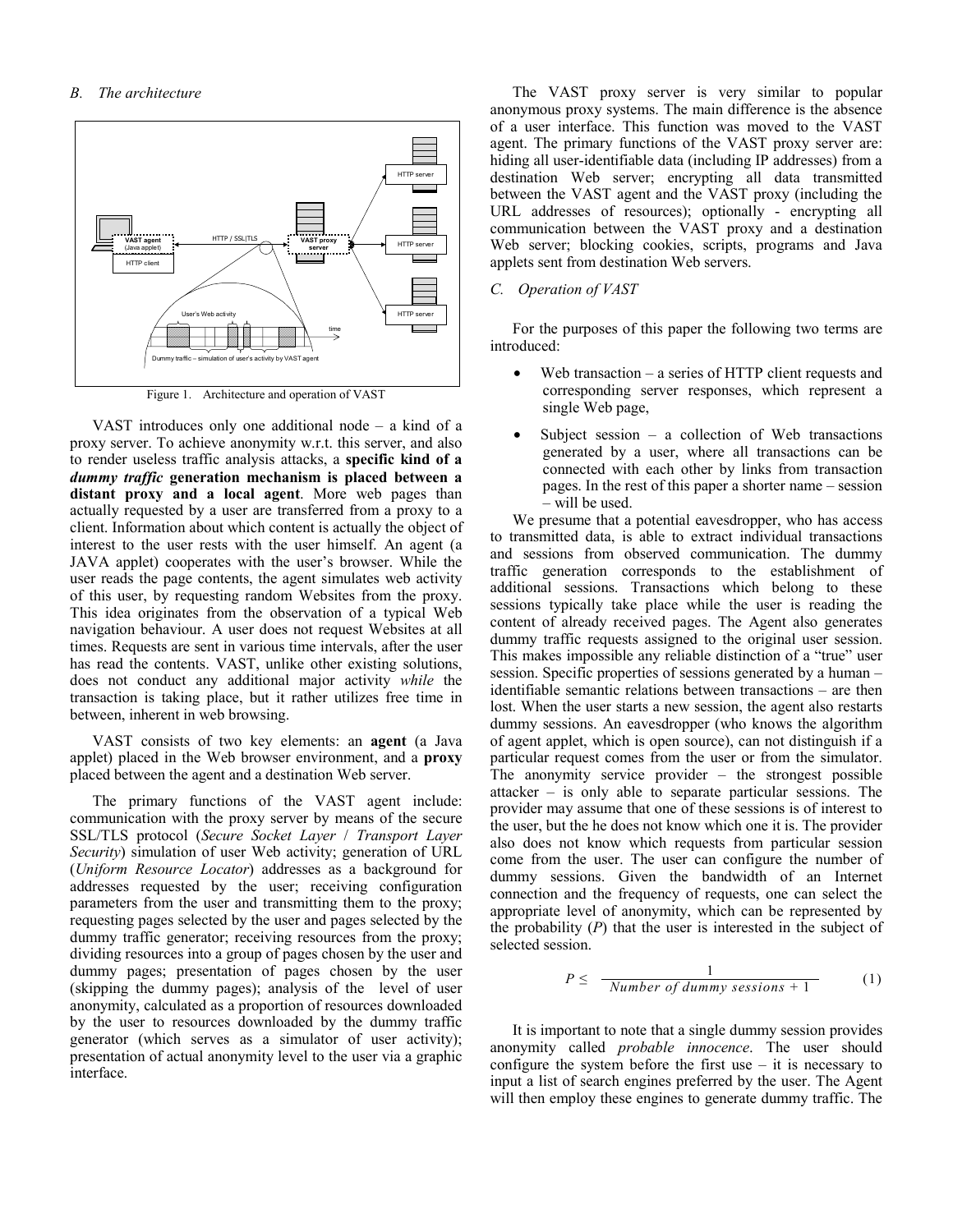Agent will use a **dictionary** of queries downloaded from the VAST proxy server. It is important for the dictionary to contain a large number of queries. If the user enters a query which is not in the dictionary, the VAST Agent will issue a warning – in this case the VAST service provider may be able to infer that the query was not generated by the simulator. A request for a page via a search engine marks the beginning of a new session. The same rules apply to the beginning of dummy sessions. At first, the user requests are not submitted immediately. The choice as to which transaction is executed first is made randomly. In subsequent transactions, user requests have priority over simulator requests. However, if their frequency is higher than the frequency of dummy transactions, the user gets an appropriate warning.

The graphic representation of a sample communication between the VAST Agent and the VAST proxy server is shown in figure 2. In this example, two dummy sessions were used. Cuboids represent WWW transactions in particular sessions. The arrows point to the user transactions.



Figure 2. Sample communication the VAST agent and VAST proxy.

#### V. PERFORMANCE ISSUES

#### *A. Quantitative aspects – user perspective*

The presented VAST system is designed to provide high performance, as perceived by the user – similar to the performance of traditional Web browsing. Additional operations focused on providing anonymity occur when the user is reading the page contents. A question remains: how does the dummy traffic actually delay browsing? Sometimes the user just glances at the page. How long will he be forced to wait for the next page? VAST may block (disable) data, including banner ads, which originate from third party servers (i.e. AdServers). Statistical analysis conducted by the authors showed that the size of ads published on most popular Web pages and Web portals often exceeds 50% of total page size. The number of requests necessary to download a page is often a multiple of requests to destination servers. In the VAST system, requests to third party servers may be replaced by dummy requests. Users often do allow for the downloading of numerous advertising elements. We are entitled to claim that the replacement of ads with dummy traffic, which provides privacy protection, would be also acceptable (and welcome).

The volume of dummy traffic should be maintained on a certain level, in order to perform effective masking of user

activity. The number of transactions performed in respective sessions should be approximately equal. Let  $t_d$  be the average time of downloading of a single Webpage;  $t_f$  – the average time of reading a page;  $t_w$  – the average delay in Webpage downloading induced by the VAST system in comparison to a traditional proxy server;  $n -$  the number of dummy sessions. Then, the delay  $t_w$  can be described as follows:

$$
t_w = 0.5 \ t_d \qquad \qquad \text{for } t_f \ge n \ t_d \tag{2}
$$

(average time required to finish the current transaction)

 $t_w = n t_d - t_f + 0.5t_d$  for  $t_f < n t_d$  (3)

 $(nt_d$  of dummy transactions have to be performed to provide proper level of anonymity). Finally we obtain:

$$
t_w = \frac{|n t_d - t_f| + (n+1) t_d - t_f}{2} \tag{4}
$$

Table 1 shows  $t_w$  delays as a function of average Webpage downloading time  $t_d$  and average reading time  $t_f$ , for  $n = 1$  (A) and  $n = 2$  (B) dummy sessions. The following results can be obtained for a typical downloading time  $t_d = 8$  [s]:

TABLE I. DELAYS INTRODUCED BY VAST (*TW*)

| $n  t_{f}[s] 0 1 2 3 4 5 6 7 8 9 10 11 12 13 14 15 16 17 18 19 20 $                                                                                                                                                                                         |  |  |  |  |  |  |  |  |  |  |  |
|-------------------------------------------------------------------------------------------------------------------------------------------------------------------------------------------------------------------------------------------------------------|--|--|--|--|--|--|--|--|--|--|--|
| $\frac{1}{4}$ $\left  t_w[s] \right  12 \left  11 \right  10 \left  9 \right  8 \left  7 \right  6 \left  5 \right  4 \left  4 \right  4 \left  4 \right  4 \left  4 \right  4 \left  4 \right  4 \left  4 \right  4 \left  4 \right  4 \left  4 \right  4$ |  |  |  |  |  |  |  |  |  |  |  |
| $2  t_{w}[s] $ 20   19   18   17   16   15   14   13   12   11   10   9   8   7   6   5   4   4                                                                                                                                                             |  |  |  |  |  |  |  |  |  |  |  |

According to our expectations, these results show that acceptable delays (similar to delays present in traditional anonymous proxy server systems) occur when users spend some time ( $t_f \approx nt_d$ ) familiarizing with the Webpage content.

#### *B. Qualitative aspects - security*

Another performance-related aspect of VAST is its security, or its ability to withstand arbitrary attacks aimed at linking a particular user with the observed activity.

Communication between the user's computer and the proxy server is secured by means of the SSL/TLS protocol. It means that third parties in the local environment do not have access to transmitted data. From this perspective, anonymity is accomplished by *hiding*. Security in this area depends on the strength of the SSL/TLS protocol itself and cryptographic algorithms it utilizes. Because both the Agent and the proxy server are implemented by the anonymity service provider, it is possible to choose suitably advanced cryptographic algorithms (i.e. SSL version 3).

Between the user transactions, dummy traffic is being generated. This constitutes a very effective barrier against traffic analysis attacks. As already mentioned above, communication between the agent and the proxy server is very effectively guarded against a *sniffing attack* and the possibility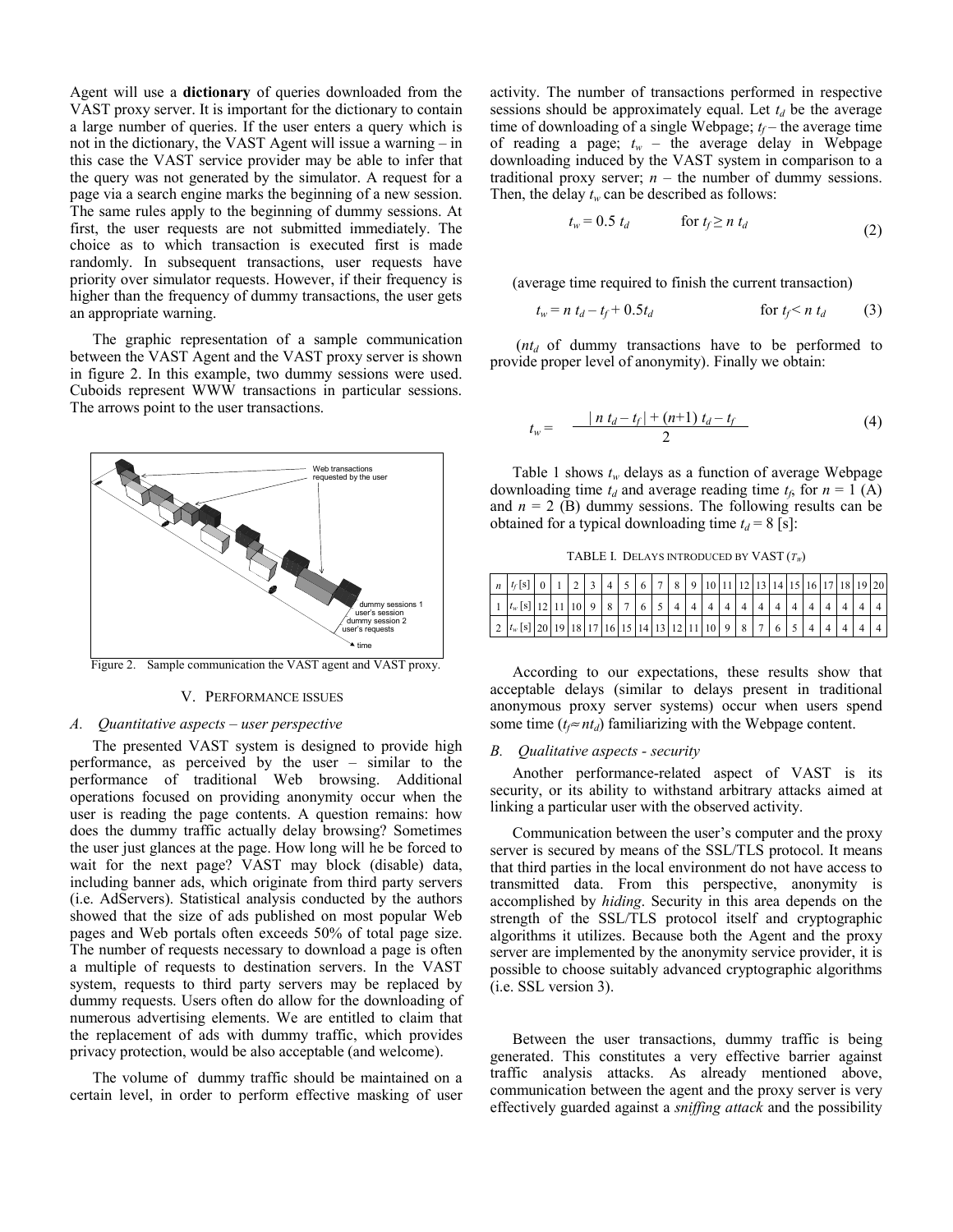of correlating requests and answers based on timing relations. For communication between the proxy server and a destination Web server, encryption is not a key. Eavesdropping of this data results only in the interception of information about the activity of the VAST proxy server. If the system is employed by many users, this information is virtually worthless. In the extreme case, when there is only one active user and the eavesdropper has the ability to intercept all requests realized by the proxy server, security from the point of view of other Internet users is the same as from the VAST service provider perspective (i.e., still satisfactory).



Figure 3. Communication between the agent and proxy server – from the proxy server's point of view (compare with fig. 2).

Let us now consider the VAST-provided anonymity from the perspective of a VAST service provider. Referring to figure 2, the attacker may only correlate particular requests such as shown in figure 3. We can observe that the proxy server may differentiate between particular sessions (three sessions distinguished in the picture with different shades of gray). The attacker may not determine which shades represent genuine user activity. He may also realize that user requests correspond to only some blocks represented by the same (unknown) shade. Therefore, it is possible, after conducting an analysis of transaction contents, to determine that data transmitted from sections: A, G, I, L, M is one session, B, D, F, J, M is the second, and C, E, H, K is the third. The potential attacker knows that the topic of one session is of interest to the user. He is able neither to determine which one it is nor to separate user requests (in this example: B, F, M).

We should also consider the attacks where the VAST service provider resends "fake" pages or a "fake" reference dictionary to find out if they have been requested by an applet or by a human being. In this case the attack can be successful. However, after this attack has been detected (which is relatively easy and unavoidable), the service is compromised and worthless to users. Therefore this attack can not be utilized to perform widespread profiling. The cost of the attack is higher than its profit.

From the destination Web server perspective, there is no ability to identify the system users. The only data available to the destination Web server concerns the proxy server, which forwards user requests. Active elements placed on pages, which could communicate with the destination server, are removed by the VAST proxy server.

Until now, no implemented system provided effective protection against all the well known types of **traffic analysis attack** (like timing attacks, message volume attacks, flooding attacks, linking attacks). Systems based on the already mentioned idea of MIXNET do provide an effective protection against timing attacks or message volume attacks. Below we discuss protection offered by VAST against each of the attacks.

The **timing attack** consists in observing of communication events at the potential end points and searching for correlations between the beginning and/or the end of these (streams of) events in each possible end point. The VAST system provides the total protection against this type of attack, due to the specific dummy traffic generation mechanism. An eavesdropper is not able to differentiate between particular requests, because right after the finalization of one transaction the next one begins. Therefore, it is not possible to establish if a request belongs to a particular transaction. Obviously, in case where there is only one active system user, the eavesdropper can presume that all proxy requests come from this single user. However, even then, the anonymity of the user is not compromised and is the same as anonymity from the VAST proxy server perspective.

The **message volume attack** consists in using the observed transfer volume (i.e. message volume) as a criterion for correlating inputs with outputs. The VAST system fills periods of user inactivity with dummy traffic. However, the separation of particular messages from the encrypted transmission link between the agent and the proxy server is practically impossible.

The **flooding attack** is based on sending a large number of messages (flooding) or a stream of messages with certain characteristics. This is done in order to separate user messages. The VAST system protects against this type of attack. Even after the eventual isolation of a user message, it is still unknown which requests are generated by a machine and which come from a human.

### VI. FUTURE IMPROVEMENTS

The VAST system, as presented above, does not offer an effective protection against the **linking attack** which is based on a long-term observation. This attack uses changes in traffic patterns (recurring patterns of requests) related to the presence or absence of a connection. In order to maintain simplicity, we did not take into consideration such type of risks. However, it is possible to enhance the VAST system and include a mechanism that does provide effective protection against longterm linking attack. To this end, a mechanism of registering recurring requests should be used in the agent program. This would allow the dummy traffic to simulate the user activity not only in the course of one session, but also in longer term. The Agent will record recurring user requests. The agent program does not share this data with other parties. Recurring requests are accompanied by dummy traffic, which also simulates user activity in the course of many sessions. We should consider the transformation of the agent Java applet into a Java program